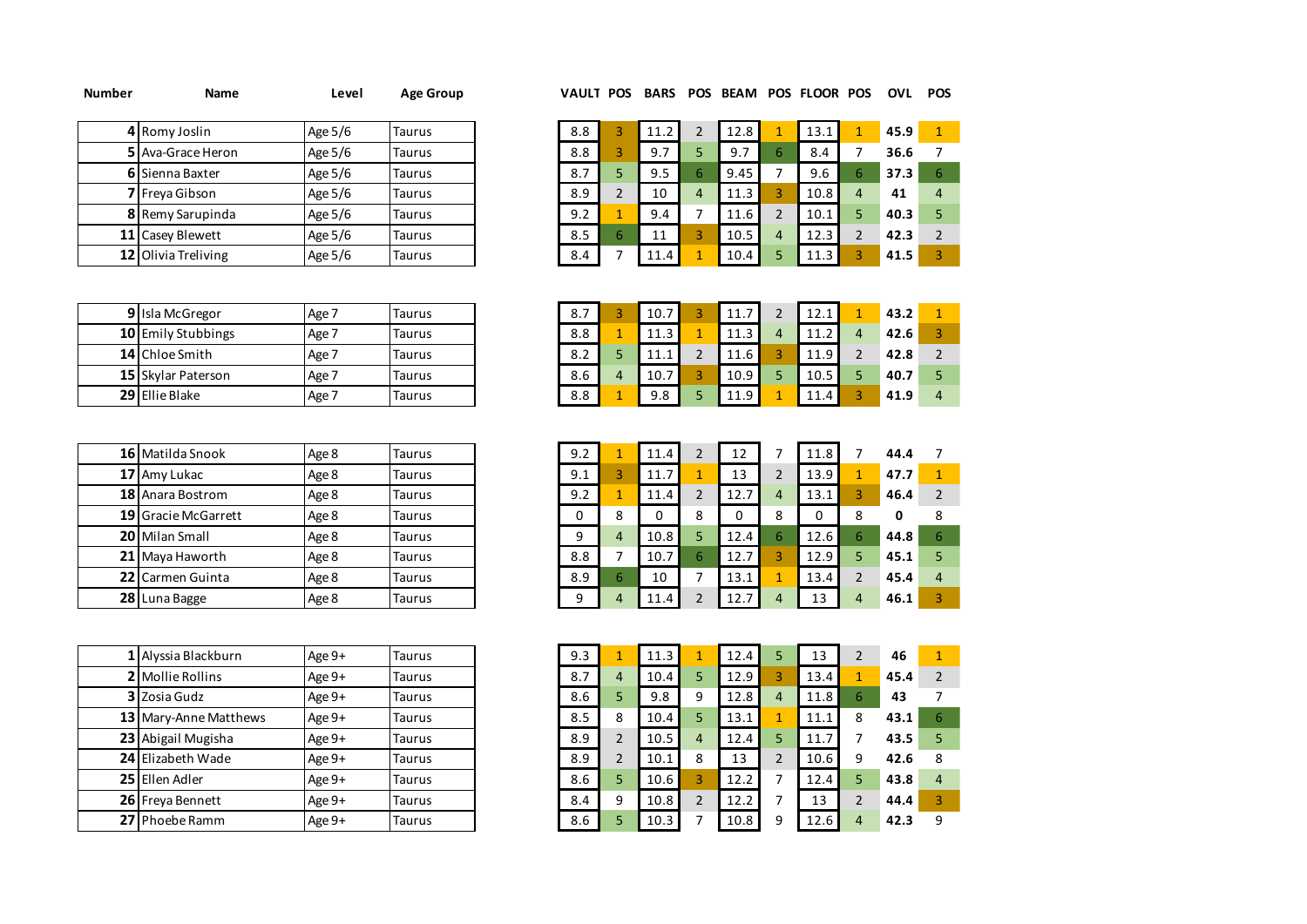| <b>Number</b> | <b>Name</b>                       |            | Club VAULT POS |                | <b>BARS</b> | <b>POS</b>     | <b>BEAM</b> |                | POS FLOOR POS |                | <b>OVL</b>  | <b>POS</b>     |
|---------------|-----------------------------------|------------|----------------|----------------|-------------|----------------|-------------|----------------|---------------|----------------|-------------|----------------|
|               | Orion Age 6/7                     |            |                |                |             |                |             |                |               |                |             |                |
|               | 30 Elarna Gandy                   | <b>MGC</b> | 9.5            | 5              | 10          | 3              | 8.8         | 5              | 11.2          | 3              | 39.5        | 5              |
| 31            | Alannah Wilson                    | <b>MGC</b> | 9.6            | 4              | 9.3         | 4              | 9.2         | 4              | 11.5          | $\mathbf{1}$   | 39.6        | 3              |
| 32            | Paris Nkeodi                      | <b>MGC</b> | 10             | $\mathbf{1}$   | 10.2        | $\overline{2}$ | 9.5         | 3              | 11.2          | 3              | 40.9        | $\overline{2}$ |
| 33            | Macie Blake                       | <b>MGC</b> | 9.7            | 3              | 9.3         | 4              | 9.75        | $\overline{2}$ | 10.8          | 5              | 39.6        | 4              |
|               | 34 Amelie Handley                 | <b>MGC</b> | 10             | $\mathbf{1}$   | 11.4        | $\mathbf{1}$   | 11.3        | $\mathbf{1}$   | 11.5          | $\mathbf{1}$   | 44.1        | $\mathbf{1}$   |
|               | Sirius Age 7/8                    |            |                |                |             |                |             |                |               |                |             |                |
|               | 36 Millie Game                    | <b>MGC</b> | 9.7            | 5              | 11.2        | $\overline{4}$ | 9.6         | 7              | 10.6          | 7              | 41.1        | 7              |
| 37            | <b>Grace Thornhill</b>            | <b>MGC</b> | 9.5            | 9              | 10.8        | 6              | 9.1         | 9              | 10.3          | 8              | 39.7        | 8              |
| 45            | Mila McQueen                      | <b>MGC</b> | 9.6            | 7              | 10.7        | $\overline{7}$ | 10.7        | 5              | 11.2          | $\overline{2}$ | 42.2        | 5              |
|               | 49 Livia Viana                    | <b>PHX</b> | 10             | $\mathbf{1}$   | 9.3         | 10             | 8.9         | 10             | 9.9           | 9              | 38.1        | 10             |
|               | 50 Summer Sung                    | PHX        | 9.5            | 9              | 10.3        | 9              | 9.3         | 8              | 9.6           | 10             | 38.7        | 9              |
| 51            | Darcie Bruce                      | <b>PFM</b> | 9.8            | 3              | 12.3        | $\mathbf{1}$   | 11.8        | $\mathbf{1}$   | 11.2          | $\overline{2}$ | 45.1        | $\overline{1}$ |
| 52            | Olivia Webb                       | PFM        | 10             | $\mathbf{1}$   | 12.2        | $\overline{2}$ | 11.1        | 3              | 11.7          | $\mathbf{1}$   | 45          | $\overline{2}$ |
|               | 58 Leonora Webb                   | PFM        | 9.6            | 7              | 11.9        | 3              | 11.1        | 3              | 10.9          | 6              | 43.5        | 3              |
|               | 59 Iris Isom                      | PFM        | 9.8            | 3              | 10.6        | 8              | 11.2        | $\overline{2}$ | 11.1          | $\overline{4}$ | 42.7        | $\overline{4}$ |
|               | 60 Phoebe King                    | <b>MGC</b> | 9.7            | 5              | 10.9        | 5              | 10.6        | 6              | 11            | 5              | 42.1        | 6              |
|               | Sirius Age 9                      |            |                |                |             |                |             |                |               |                |             |                |
|               | 35 Alisia Barraco-Merritt         | <b>MGC</b> | 9.6            | 2              | 9.6         | $\overline{2}$ | 9.75        | $\overline{2}$ | 10            | $\overline{4}$ | 39          | 3              |
|               | 43 Callie Goodrick                | <b>MGC</b> | 9.5            | 3              | 9           | 4              | 9.45        | $\overline{4}$ | 10.4          | $\overline{2}$ | 38.4        | $\overline{4}$ |
|               | 48 Summer-Rose Bacon              | <b>PHX</b> | 9.9            | $\mathbf{1}$   | 9.2         | 3              | 9.5         | 3              | 10.4          | $\overline{2}$ | 39          | $\overline{2}$ |
| 57            | Zahra Joyce                       | PFM        | 9.4            | $\overline{4}$ | 12.4        | $\mathbf{1}$   | 11.2        | $\mathbf{1}$   | 11.2          | $\mathbf{1}$   | 44.1        | $\mathbf{1}$   |
|               | Sirius Age 10                     |            |                |                |             |                |             |                |               |                |             |                |
|               | 39 Pollyanna Womersley-carter MGC |            | $\mathbf 0$    | 7              | 0           | 7              | 0           | 7              | 0             | 7              | $\mathbf 0$ | 7              |
|               | 40 Caitlin Harwood                | <b>MGC</b> | 9.4            | 6              | 10          | 4              | 10.6        | 4              | 10.6          | 5              | 40.6        | 6              |
| 41            | Neave Dean                        | <b>MGC</b> | 9.7            | $\overline{2}$ | 9.9         | 5              | 10.2        | 6              | 11.2          | 3              | 41          | $\overline{4}$ |
| 42            | <b>Ruby Farrow</b>                | <b>MGC</b> | 9.5            | 5              | 9.9         | 5              | 10.5        | 5              | 11            | $\overline{a}$ | 40.9        | 5              |
|               | 44 Lily Chapman                   | <b>MGC</b> | 9.6            | 3              | 10.2        | 3              | 10.9        | 3              | 10.5          | 6              | 41.1        | 3              |
|               | 55 Emily-Ann Blackbourn           | PFM        | 9.6            | 3              | 12          | $\overline{2}$ | 10.9        | $\overline{2}$ | 11.4          | $\overline{2}$ | 43.9        | $\overline{2}$ |
|               | 56 Zarina Davis                   | PFM        | 9.9            | $\mathbf{1}$   | 12.3        | $\mathbf{1}$   | 11.6        | $\mathbf{1}$   | 11.5          | $\mathbf{1}$   | 45.3        | $\mathbf{1}$   |
|               | Sirius Age 11+                    |            |                |                |             |                |             |                |               |                |             |                |
|               | 38 Mia-Louise Hill                | <b>MGC</b> | 9.3            | 5              | 9.65        | $\overline{4}$ | 10.5        | $\overline{a}$ | 10.8          | 3              | 40.2        | 4              |
|               | 46 Audrey Llorca                  | <b>BLZ</b> | 9.7            | $\overline{2}$ | 10.4        | 3              | 9.3         | 5              | 8             | 5              | 37.4        | 5              |
|               | 47 Scarlett Holding               | <b>BLZ</b> | 9.5            | 3              | 9.3         | 5              | 10.7        | 3              | 10.8          | 3              | 40.3        | 3              |
|               | 53 Lola Dearsley                  | PFM        | 9.9            | $\mathbf{1}$   | 12.3        | $\mathbf{1}$   | 11.5        | $\overline{2}$ | 12            | $\mathbf{1}$   | 45.7        | $\mathbf 1$    |
|               | 54 Katie Coldron                  | PFM        | 9.5            | 3              | 12.1        | $\mathbf 2$    | 11.7        | $\mathbf{1}$   | 11.7          | $\overline{2}$ | 45          | $\overline{2}$ |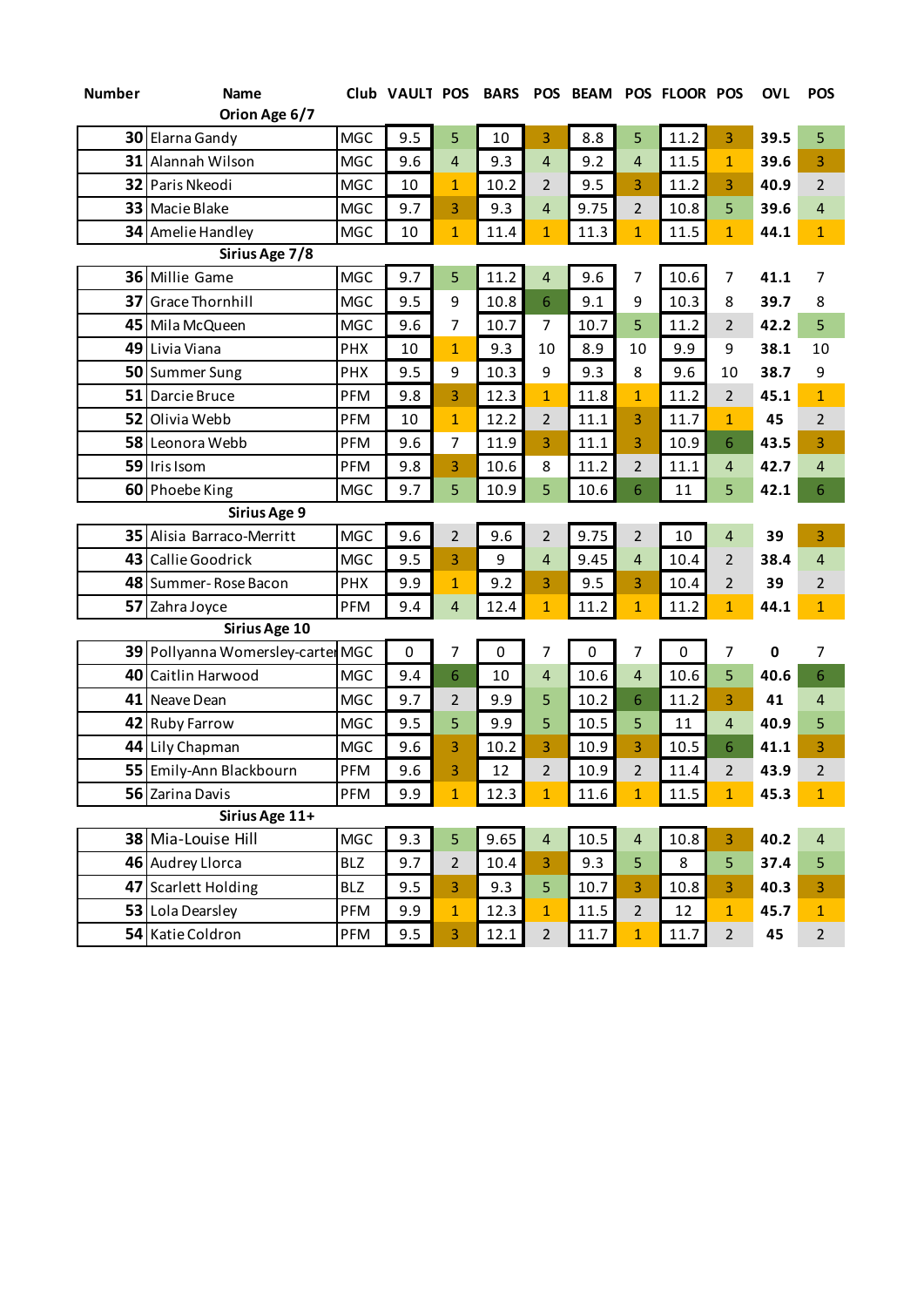| <b>Number</b> | Name                      | Level           | <b>Age Group</b> | Coach       | Club            |
|---------------|---------------------------|-----------------|------------------|-------------|-----------------|
|               |                           | Orion 7/8       |                  |             |                 |
|               | <b>66</b> Rosie Scholes   | Age 7/8         | Orion            | Emma        | MGC             |
|               | 67 Maisie Greenfield      | Age 7/8         | Orion            | Emma        | MGC             |
|               | 75 Nyla Willis            | Age 7/8         | Orion            | Tori Still  | PFM             |
|               | 78 Emma Exton             | Age 7/8         | Orion            | Julia       | MGC             |
|               | 79 Nina Davis             | Age 7/8         | Orion            | Julia       | MGC             |
|               | 80 Alex Broderick         | Age 7/8         | Orion            | Julia       | MGC             |
| 81            | Amelia Wlodarczak         | Age 7/8         | Orion            | Julia       | MGC             |
|               |                           | Orion 9         |                  |             |                 |
|               | 61 Lilly Rollins          | Age 9           | Orion            | Joe/Leandro | <b>BLZ</b>      |
|               | 62 Alba Nunez Sancho      | Age 9           | Orion            | Joe/Leandro | BI <sub>Z</sub> |
|               | 63 Ophelia Gilchrist      | Age 9           | Orion            | Emma        | MGC             |
|               | 64 Layla Hutton           | Age 9           | Orion            | Emma        | MGC             |
|               | 65 Taylor Dunn            | Age 9           | Orion            | Emma        | MGC             |
|               | 74 Halle Beckham          | Age 9           | Orion            | Tori Still  | PFM             |
|               | 76 Piper Campion-Clarke   | Age 9           | Orion            | Julia       | MGC             |
|               | 77 Jessica Swift          | Age 9           | Orion            | Julia       | MGC             |
|               |                           | Orion 10/11     |                  |             |                 |
|               | 69 Imogen Kirby           | Age 10/11 Orion |                  | Iwona       | MGC             |
|               | 70 Brooke Perkins         | Age 10/11 Orion |                  | Tori Still  | PFM             |
|               | 71 Isla Dearsley          | Age 10/11 Orion |                  | Tori Still  | PFM             |
|               | 72 Alexis Webb            | Age 10/11 Orion |                  | Tori Still  | PFM             |
|               | 73 Gabby Cantrell         | Age 10/11 Orion |                  | Tori Still  | PFM             |
|               | 84 Eden Behenna-Benton    | Age 10/11 Orion |                  | Fran        | MGC             |
|               | 85 Mia Steels-shevlane    | Age 10/11 Orion |                  | Fran        | MGC             |
| 86            | Emily Kirby               | Age 10/11       | Orion            | Fran        | MGC             |
|               |                           | Orion 12+       |                  |             |                 |
|               | 68 Maisie Cannon          | Age 12+         | Orion            | Iwona       | MGC             |
|               | 82 Alessandra Bercea      | Age 12+         | Orion            | Fran        | MGC             |
|               | 83 Chloe Burton           | Age 12+         | Orion            | Fran        | MGC             |
|               | 87 Genevieve Kearney      | Age 12+         | Orion            | Joe/Leandro | <b>BLZ</b>      |
|               | 88 Chloé Sachet Dufraisse | Age 12+         | Orion            | Joe/Leandro | <b>BLZ</b>      |
|               | 89 Lila Pennington        | Age 12+         | Orion            | Joe/Leandro | <b>BLZ</b>      |

| Number | Name                      | Level              | <b>Age Group</b> | Coach             | Club       |           | VAULT |             | POS            |             | <b>BARS</b> |          | POS            |    | <b>BEAM</b> |          | POS            |             | <b>FLOOR</b> |          |                          | POS OVL POS |                         |
|--------|---------------------------|--------------------|------------------|-------------------|------------|-----------|-------|-------------|----------------|-------------|-------------|----------|----------------|----|-------------|----------|----------------|-------------|--------------|----------|--------------------------|-------------|-------------------------|
|        |                           | Orion 7/8          |                  |                   |            | DV        | ES    |             |                | DV          | ES          |          |                | DV | ES          |          |                | DV          | ES           |          |                          |             |                         |
|        | 66 Rosie Scholes          | Age 7/8            | Orion            | Emma              | MGC        | 11        | $-1$  | 10          | $\overline{4}$ | 12          | $-2$        | 9.6      | $\overline{2}$ | 12 | $-3.5$      | 8        | $\overline{7}$ | 14          | $-2.6$       | 11.2     |                          | 38.8        | -3                      |
|        | 67 Maisie Greenfield      | Age 7/8            | Orion            | Emma              | MGC        | 11        | $-1$  | 9.8         | 5              | 12          | $-3$        | 8.8      |                | 13 | $-3.6$      | 8.9      | 6              | 14          | $-3.8$       | 10.1     | $\overline{7}$           | 37.6        | 5                       |
|        | 75 Nyla Willis            | Age 7/8            | Orion            | <b>Tori Still</b> | PFM        | 11        | -0    | 11          |                | 12          | $-1$        | 11       |                | 13 | $-2.1$      | 11       | 1              | 12          | $-1.2$       | 10.8     | $\overline{2}$           | 43.4        | $\mathbf{1}$            |
|        | 78 Emma Exton             | Age 7/8            | Orion            | Julia             | MGC        | 11        | $-1$  | 10          | $\overline{2}$ | 12          | $-5$        | 7.6      | 6              | 13 | $-3.5$      | 9        | 5              | 13          | $-3.1$       | 10.1     |                          | 36.8        | $\overline{7}$          |
|        | 79 Nina Davis             | Age 7/8            | Orion            | Julia             | MGC        | 11        | $-1$  | 9.6         | $\overline{7}$ | 12          | -4          | 8.8      |                | 13 | $-1.8$      | 10.7     | $\overline{2}$ | 14          | $-3.5$       | 10.4     |                          | 39.5        | $\overline{2}$          |
|        | 80 Alex Broderick         | Age 7/8            | Orion            | Julia             | MGC        | 11        | $-1$  | 9.7         | 6              | 12          | -4          | 8.6      | 5              | 13 | $-2.9$      | 9.6      | 3              | 13          | $-2.6$       | 10.6     |                          | 38.5        | $\overline{a}$          |
|        | 81 Amelia Wlodarczak      | Age 7/8            | Orion            | Julia             | MGC        | 11        | $-1$  | 10          | $\overline{2}$ | 12          | -5          | 7.6      |                | 12 | $-2.8$      | 9.25     | $\overline{4}$ | 14          | $-2.9$       | 10.6     |                          | 37.6        | 5                       |
|        |                           | Orion <sub>9</sub> |                  |                   |            | DV        | ES    |             |                | DV          | ES          |          |                | DV | ES          |          |                | DV          | ES           |          |                          |             |                         |
|        | 61 Lilly Rollins          | Age 9              | Orion            | Joe/Leandro       | <b>BLZ</b> | 11        | $-1$  | 10          | 5              | 12          | $-2$        | 11       | $\overline{2}$ | 13 | $-1.9$      | 11.1     | $\overline{3}$ | 14          | $-2.5$       | 11.4     | $\overline{2}$           | 43.4        | $\overline{3}$          |
|        | 62 Alba Nunez Sancho      | Age 9              | Orion            | Joe/Leandro       | <b>BLZ</b> | 11        | -0    | 11          | $\overline{2}$ | 12          | $-1$        | 11       |                | 13 | $-1.4$      | 11.6     | $\overline{2}$ | 14          | $-2.7$       | 11.1     |                          | 43.8        | 2                       |
|        | 63 Ophelia Gilchrist      | Age 9              | Orion            | Emma              | MGC        | 11        | $-1$  | 10          | $\overline{a}$ | 12          | $-2$        | 9.7      | 4              | 12 | $-2.3$      | 9.7      | 5              | 13          | -3           | 10.4     |                          | 40.1        | 5                       |
|        | 64 Layla Hutton           | Age 9              | Orion            | Emma              | MGC        | 11        | $-1$  | 9.7         | 8              | 12          | -4          | 7.5      | 8              | 12 | $-2.5$      | 9        | 8              | 13          | $-2.5$       | 10.7     | 5                        | 36.9        | 8                       |
|        | 65 Taylor Dunn            | Age 9              | Orion            | Emma              | MGC        | 11        | $-1$  | 11          | $\overline{3}$ | 12          | $-2$        | 9.5      | 6              | 12 | $-2.6$      | 9.4      | $\overline{7}$ | 13          | $-2.7$       | 9.95     | 8                        | 39.4        | $6\phantom{1}$          |
|        | 74 Halle Beckham          | Age 9              | Orion            | <b>Tori Still</b> | PFM        | 11        | -0    | 11          | $\mathbf{1}$   | 12          | $-1$        | 11       |                | 13 | $-0.9$      | 12.2     | $\overline{1}$ | 14          | $-1.2$       | 12.6     |                          | 46.9        | $\mathbf{1}$            |
|        | 76 Piper Campion-Clarke   | Age 9              | Orion            | Julia             | MGC        | 11        | $-1$  | 10          | 6              | 12          | -3          | 9.6      | 5              | 12 | $-2.6$      | 9.45     | 6              | 14          | $-2.6$       | 11.2     |                          | 40.3        | $\overline{a}$          |
|        | 77 Jessica Swift          | Age 9              | Orion            | Julia             | MGC        | 11        | $-1$  | 9.9         | $\overline{7}$ | 12          | $-4$        | 8.4      |                | 13 | $-2.1$      | 10.5     | $\overline{4}$ | 14          | $-3.8$       | 10       | $\overline{7}$           | 38.8        | $\overline{7}$          |
|        |                           | Orion 10/11        |                  |                   |            | DV        | ES    |             |                | DV          | ES          |          |                | DV | ES          |          |                | DV          | ES           |          |                          |             |                         |
|        | 69 Imogen Kirby           | Age 10/11 Orion    |                  | Iwona             | MGC        | 11        | $-1$  | 10          | 7              | 12          | $-3$        | 9.6      |                | 12 | $-1.8$      | 10.3     | 5              | 14          | $-1.5$       | 12.3     |                          | 42.2        | 5                       |
|        | 70 Brooke Perkins         | Age 10/11 Orion    |                  | Tori Still        | PFM        | 11        | $-1$  | 10          | $\overline{3}$ | 12          | $-1$        | 11       | $\overline{2}$ | 13 | $-1.1$      | 11.9     | $\overline{2}$ | 14          | $-1.4$       | 12.3     | $\overline{\phantom{0}}$ | 45.6        | $\overline{2}$          |
|        | 71 Isla Dearsley          | Age 10/11 Orion    |                  | Tori Still        | PFM        | 11        | -0    | 11          |                | 12          | $-1$        | 11       |                | 13 | $-1.1$      | 12       |                | 14          | $-1.4$       | 12.3     |                          | 46.2        | $\mathbf{1}$            |
|        | 72 Alexis Webb            | Age 10/11 Orion    |                  | <b>Tori Still</b> | PFM        | 11        | $-1$  | 10          | 5              | 12          | $-2$        | 10       | $\Delta$       | 13 | $-1.2$      | 11.8     |                | 14          | $-0.8$       | 13       |                          | 45.4        | $\overline{\mathbf{3}}$ |
|        | 73 Gabby Cantrell         | Age 10/11 Orion    |                  | Tori Still        | PFM        | 11        | $-1$  | 10          | $\overline{7}$ | 12          | $-2$        | 11       |                | 13 | $-1.9$      | 11.2     | $\overline{4}$ | 14          | $-1.5$       | 12.2     | 5                        | 44.3        | $\overline{4}$          |
|        | 84 Eden Behenna-Benton    | Age 10/11 Orion    |                  | Fran              | MGC        | 11        | $-1$  | 10          | $\overline{2}$ | 12          | $-2$        | 10       | 5              | 12 | $-2.5$      | 9.05     | $\overline{7}$ | 14          | $-1.9$       | 12       | 6                        | 41.8        | $\sqrt{6}$              |
|        | 85 Mia Steels-shevlane    | Age 10/11 Orion    |                  | Fran              | MGC        | 11        | $-1$  | 10          | 5              | 12          | -4          | 8.2      | 8              | 12 | $-2.4$      | 9.15     | $\sqrt{6}$     | 13          | $-2.2$       | 11.2     | 8                        | 38.8        | 8                       |
|        | 86 Emily Kirby            | Age 10/11 Orion    |                  | Fran              | MGC        | 11        | $-1$  | 10          |                | 12          | $-2$        | 10       |                | 12 | $-2.7$      | 8.8      | 8              | 14          | $-2.6$       | 11.4     | 7                        | 40.5        | $\overline{7}$          |
|        |                           | Orion 12+          |                  |                   |            | <b>DV</b> | ES    |             |                | <b>DV</b>   | ES          |          |                | DV | ES          |          |                | DV          | ES           |          |                          |             |                         |
|        | 68 Maisie Cannon          | Age 12+            | Orion            | Iwona             | MGC        | 11        | $-1$  | 10          | $\overline{4}$ | 12          | -3          | 9.9      | $\overline{2}$ | 12 | $-2.5$      | 9.55     | $\overline{2}$ | 14          | $-1.6$       | 12.2     |                          | 41.6        | $\overline{2}$          |
|        | 82 Alessandra Bercea      | Age 12+            | Orion            | Fran              | MGC        | 0         | 0     | $\mathbf 0$ | 6              | $\mathbf 0$ | $\Omega$    | $\Omega$ | 6              | 0  | $\Omega$    | $\Omega$ | 6              | $\mathbf 0$ | $\Omega$     | $\Omega$ | 6                        | 0           | 6                       |
|        | 83 Chloe Burton           | Age 12+            | Orion            | Fran              | MGC        | 11        | $-1$  | 10          | $\overline{2}$ | 11          | $-2$        | 9.2      | 4              | 12 | $-3.1$      | 8.95     | 3              | 13          | $-2.9$       | 10       |                          | 38.4        | $\overline{4}$          |
| 87     | Genevieve Kearney         | Age 12+            | Orion            | Joe/Leandro       | <b>BLZ</b> | 11        | $-1$  | 10          |                | 12          | -3          | 9.4      |                | 12 | $-3.8$      | 8.2      | 5              | 13          | $-2.5$       | 10.7     |                          | 38.6        | $\overline{3}$          |
|        | 88 Chloé Sachet Dufraisse | Age 12+            | Orion            | Joe/Leandro       | <b>BLZ</b> | 11        | $-1$  | 9.9         | 5              | 12          | $-4$        | 8.7      | 5              | 12 | $-3.1$      | 8.4      | $\overline{a}$ | 13          | $-3.4$       | 9.85     |                          | 36.9        | 5                       |
|        | 89 Lila Pennington        | Age 12+            | Orion            | Joe/Leandro       | <b>BLZ</b> | 11        | $-1$  | 10          |                | 12          | $-2$        | 10       |                | 13 | $-2.2$      | 10.8     |                | 13          | $-1.3$       | 11.8     |                          | 43.1        | $\mathbf{1}$            |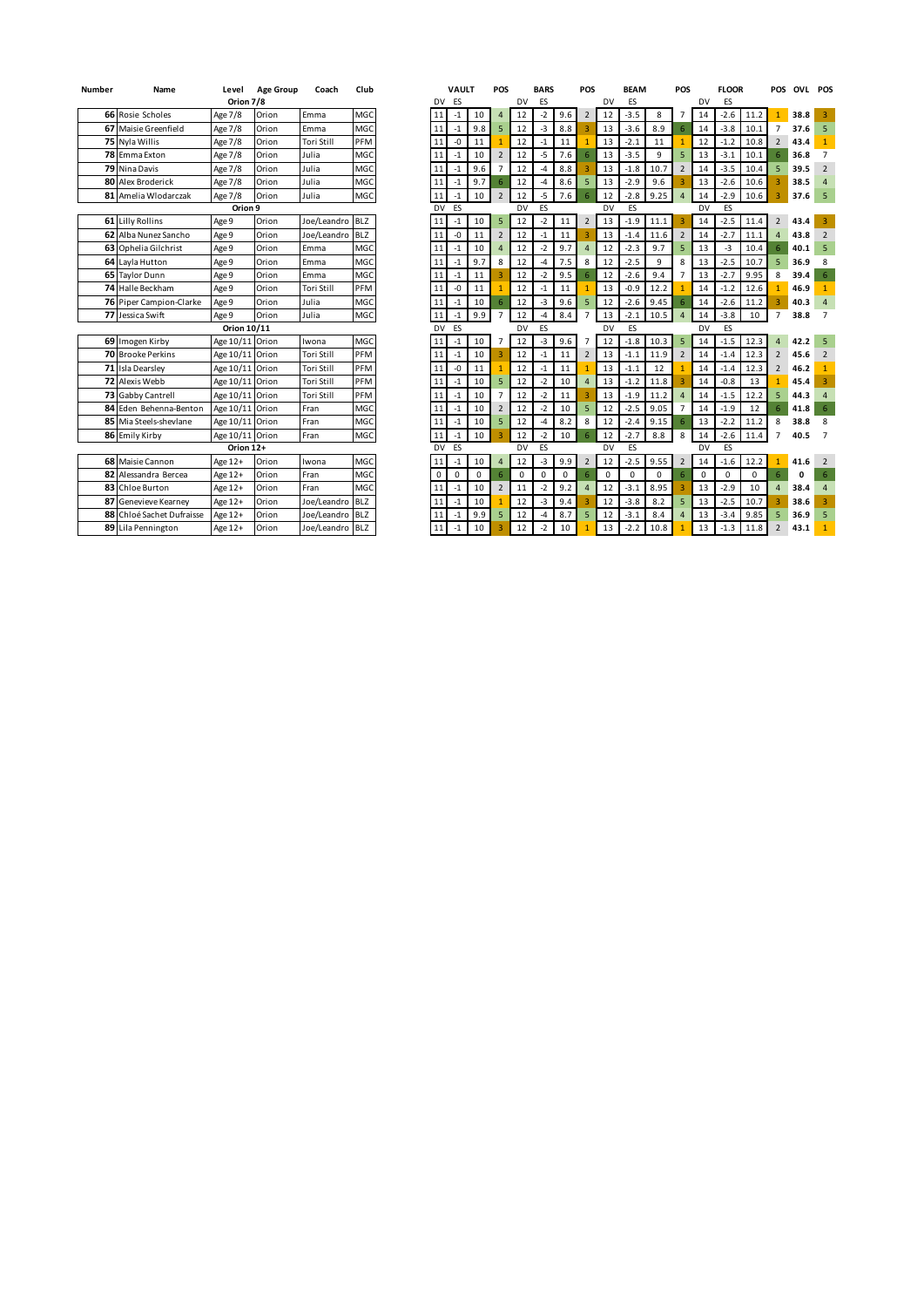| <b>Number</b> | Name                      | Level        | <b>Age Group</b> | Coach               | Club        |    | <b>VAULT</b> |      | POS                     |    | <b>BARS</b> |           | POS                     |      | <b>BEAM</b> |      | POS                      |      | <b>FLOOR</b> |      | POS            | OVL  | POS            |
|---------------|---------------------------|--------------|------------------|---------------------|-------------|----|--------------|------|-------------------------|----|-------------|-----------|-------------------------|------|-------------|------|--------------------------|------|--------------|------|----------------|------|----------------|
|               |                           | Lyra Age 7   |                  |                     |             | DV | ES           |      |                         | DV | ES          |           |                         | DV   | ES          |      |                          | DV   | ES           |      |                |      |                |
| 101           | Georgia-Rose Leckie       | Age 7        | Lyra             | Amelie              | <b>MGC</b>  | 11 | $-0.9$       | 10.1 | $\overline{3}$          | 14 | -3          | 11        |                         | 12   | $-2.1$      | 9.9  | $\overline{\phantom{0}}$ | 13.2 | $-2$         | 11.2 |                | 42.2 | $\mathbf{1}$   |
| 102           | Cavla Jones               | Age 7        | Lyra             | Amelie              | MGC         | 11 | $-0.7$       | 10.3 | $\mathbf{1}$            | 13 | $-3.8$      | 9.2       |                         | 12.2 | $-2$        | 10.2 |                          | 13.2 | $-2.2$       | 11   | $\overline{2}$ | 40.7 | $\overline{2}$ |
|               | 103 Mia Straus            | Age 7        | Lyra             | Amelie              | MGC         | 11 | $-0.8$       | 10.2 | $\overline{2}$          | 13 | $-3.6$      | 9.4       | $\overline{2}$          | 13.6 | $-3.7$      | 9.9  | $\overline{\mathbf{z}}$  | 13.4 | $-3.6$       | 9.8  |                | 39.3 | 3              |
| Lyra Age 8    |                           |              |                  | <b>DV</b>           | <b>ES</b>   |    |              | DV   | ES                      |    |             | <b>DV</b> | <b>FS</b>               |      |             | DV   | ES                       |      |              |      |                |      |                |
|               | 97 Abiola Akinsanya       | Age 8        | Lyra             | Amelie              | MGC         | 11 | $-0.3$       | 10.7 | $\overline{1}$          | 14 | $-3.7$      | 10.3      | 8                       | 13.7 | -1          | 12.7 |                          | 13.2 | $-1.8$       | 11.4 | $\overline{4}$ | 45.1 | $\overline{4}$ |
|               | 98 Izzy Gonzaga           | Age 8        | Lyra             | Amelie              | MGC         | 11 | $-0.4$       | 10.6 | $\overline{2}$          | 14 | $-1.8$      | 12.2      | $\overline{\mathbf{c}}$ | 13.6 | $-1.8$      | 11.8 |                          | 13.2 | $-2$         | 11.2 | 6              | 45.8 | $\mathbf{1}$   |
|               | 99 Isla-May Kenton        | Age 8        | Lyra             | Amelie              | MGC         | 11 | $-1$         | 10   | 8                       | 13 | $-2.8$      | 10.2      | 9                       | 12.6 | $-2$        | 10.6 | 9                        | 12.6 | $-3.2$       | 9.4  | 11             | 40.2 | 10             |
| 100           | Darcy Jones               | Age 8        | Lyra             | Amelie              | MGC         | 11 | $-0.5$       | 10.5 | $\Delta$                | 14 | $-2.6$      | 11.4      |                         | 13.6 | $-1.8$      | 11.8 |                          | 13.3 | $-1.8$       | 11.5 | $\overline{3}$ | 45.2 | $\overline{3}$ |
|               | 108 Vala Nótt Helgadottir | Age 8        | Lyra             | Merry               | MGC         | 11 | $-0.5$       | 10.5 | $\Delta$                | 13 | $-2.3$      | 10.7      | 6                       | 12.6 | $-1.7$      | 10.9 |                          | 13.9 | $-3.1$       | 10.8 | $\overline{7}$ | 42.9 | $\overline{7}$ |
|               | 109 Ella Bloodworth       | Age 8        | Lyra             | Merry               | MGC         | 11 | $-1.3$       | 9.7  | 11                      | 14 | $-1.4$      | 12.6      |                         | 13.6 | $-2$        | 11.6 | 5                        | 13.9 | $-2.5$       | 11.4 | $\overline{a}$ | 45.3 | $\overline{2}$ |
|               | 110 Abigail Stubbings     | Age 8        | Lyra             | Merry               | <b>MGC</b>  | 11 | $-0.4$       | 10.6 | $\overline{2}$          | 14 | $-3.8$      | 10.2      | 9                       | 13.6 | $-1.6$      | 12   | $\overline{\phantom{a}}$ | 13.8 | $-2.2$       | 11.6 | $\mathbf{1}$   | 44.4 | 5              |
| 115           | Alyssa Coggon             | Age 8        | Lyra             | <b>Ruth Patrick</b> | <b>WHGC</b> | 11 | $-0.8$       | 10.2 | $\overline{7}$          | 12 | $-1.2$      | 10.8      |                         | 12.6 | $-1.8$      | 10.8 | 8                        | 12.6 | $-2.9$       | 9.7  | 9              | 41.5 | 8              |
| 116           | Kiera Baptist             | Age 8        | Lyra             | <b>Ruth Patrick</b> | <b>WHGC</b> | 11 | $-1.1$       | 9.9  | 9                       | 11 | $-1.8$      | 9.7       | 11                      | 11.5 | $-3.6$      | 7.9  | 11                       | 13.3 | $-3.7$       | 9.6  | 10             | 37.1 | 11             |
| 117           | Megan Tan                 | Age 8        | Lyra             | <b>Ruth Patrick</b> | WHGC        | 11 | $-0.7$       | 10.3 | 6                       | 14 | $-3.4$      | 10.6      |                         | 12.6 | $-1.5$      | 11.1 |                          | 13.8 | $-2.2$       | 11.6 |                | 43.6 | 6              |
|               | 118 Miley Richardson      | Age 8        | Lyra             | <b>Ruth Patrick</b> | WHGC        | 11 | $-1.1$       | 9.9  | 9                       | 14 | $-3$        | 11        | 4                       | 12.1 | $-2.1$      | 10   | 10                       | 13.3 | $-3.5$       | 9.8  | 8              | 40.7 | 9              |
| Lyra Age 9    |                           |              |                  | DV                  | <b>ES</b>   |    |              | DV   | <b>ES</b>               |    |             | <b>DV</b> | <b>FS</b>               |      |             | DV   | ES                       |      |              |      |                |      |                |
|               | 95 Imogen Payne           | Age 9        | Lyra             | Pip                 | MGC.        | 11 | $-0.9$       | 10.1 | $\overline{3}$          | 12 | $-4.2$      | 7.8       | 9                       | 11.9 | $-2.2$      | 9.7  | 8                        | 13.3 | $-2.5$       | 10.8 | 7              | 38.4 | 9              |
|               | 96 Lara Wilkins           | Age 9        | Lyra             | Amelie              | MGC         | 11 | $-1$         | 10   | 6                       | 14 | $-3.7$      | 10.3      | 8                       | 13.1 | $-1.8$      | 11.3 | 5                        | 13.3 | $-2.8$       | 10.5 | 8              | 42.1 | $\overline{7}$ |
| 104           | Alice Humphreys           | Age 9        | Lyra             | Merry               | MGC         | 11 | $-0.6$       | 10.4 | $\mathbf{1}$            | 14 | $-2$        | 12        |                         | 12.6 | $-3$        | 9.6  | 9                        | 13.8 | $-2.1$       | 11.7 | $\overline{1}$ | 43.7 | $\overline{4}$ |
| 105           | Isla Wapples              | Age 9        | Lyra             | Merry               | MGC         | 11 | $-0.9$       | 10.1 | $\overline{3}$          | 14 | $-1.8$      | 12.2      | $\overline{\mathbf{c}}$ | 13.9 | $-2.5$      | 11.4 |                          | 13.2 | $-1.9$       | 11.3 | $\overline{2}$ | 45   | $\overline{2}$ |
|               | 106 Sula Robinson         | Age 9        | Lyra             | Merry               | MGC         | 11 | $-1$         | 10   | 6                       | 14 | $-2.7$      | 11.3      |                         | 13.9 | $-1.8$      | 12.1 |                          | 13.9 | $-2.7$       | 11.2 | $\overline{3}$ | 44.6 | 3              |
| 107           | <b>Tilly Barnes</b>       | Age 9        | Lyra             | Merry               | MGC         | 11 | $-1.3$       | 9.7  | 9                       | 14 | $-3.1$      | 10.9      |                         | 12.6 | $-1.9$      | 10.7 | $\overline{ }$           | 13.9 | $-2.8$       | 11.1 | 5              | 42.4 | 6              |
| 112           | Ella Stroud               | Age 9        | Lyra             | <b>Ruth Patrick</b> | <b>WHGC</b> | 11 | $-0.7$       | 10.3 | $\overline{2}$          | 11 | $-0.6$      | 10.9      |                         | 12.9 | $-1.5$      | 11.4 |                          | 13.3 | $-3.8$       | 9.5  | 9              | 42.1 | 8              |
| 113           | Lexi Hancock              | Age 9        | Lyra             | <b>Ruth Patrick</b> | <b>WHGC</b> | 11 | $-0.9$       | 10.1 | $\overline{\mathbf{a}}$ | 13 | $-2.1$      | 10.9      |                         | 12.6 | $-1.8$      | 10.8 |                          | 13.8 | $-2.6$       | 11.2 |                | 43   | 5              |
|               | 114 Maisie Forrester      | Age 9        | Lyra             | <b>Ruth Patrick</b> | WHGC        | 11 | $-1$         | 10   | 6                       | 14 | $-1.7$      | 12.3      |                         | 13.4 | $-1.4$      | 12   | $\overline{2}$           | 13.8 | $-2.8$       | 11   | 6              | 45.3 | $\mathbf{1}$   |
| Lyra Age 10+  |                           |              |                  | DV                  | <b>ES</b>   |    |              | DV   | ES                      |    |             | DV        | <b>ES</b>               |      |             | DV   | ES                       |      |              |      |                |      |                |
|               | 90 Hermione Lawford       | Age 10+ Lyra |                  | Joe/Leandro BLZ     |             | 11 | $-0.8$       | 10.2 | $\Delta$                | 14 | $-6$        | 8         | 6                       | 13.4 | $-2.7$      | 10.7 |                          | 13.3 | $-4.3$       | 9    | 6              | 37.9 | 5              |
|               | 91 Kyra Behn              | Age 10+ Lyra |                  | Joe/Leandro         | <b>BLZ</b>  | 11 | $-1$         | 10   | 5                       | 13 | $-4.3$      | 8.7       | 5                       | 13.4 | $-3.2$      | 10.2 |                          | 13.3 | $-3.4$       | 9.9  | 5              | 38.8 | $\overline{4}$ |
|               | 92 Lily McKee             | Age 10+ Lyra |                  | Fran                | MGC         | 11 | $-1.3$       | 9.7  | 6                       | 13 | $-4$        | 9         |                         | 12.1 | $-3.3$      | 8.8  |                          | 13.9 | $-3.7$       | 10.2 | $\overline{4}$ | 37.7 | 6              |
|               | 93 Ellie Karagholi        | Age 10+ Lyra |                  | Fran                | MGC         | 11 | $-0.6$       | 10.4 | $\overline{\mathbf{c}}$ | 13 | $-2.8$      | 10.2      |                         | 12.6 | $-2.5$      | 10.1 |                          | 13.9 | $-3.3$       | 10.6 | $\overline{2}$ | 41.3 | $\overline{2}$ |
| 94            | <b>Addison Bastin</b>     | Age 10+ Lyra |                  | Pip                 | MGC         | 11 | $-0.6$       | 10.4 | $\overline{\mathbf{z}}$ | 13 | $-2.7$      | 10.3      | $\overline{\mathbf{c}}$ | 10.9 | $-2.4$      | 8.5  |                          | 13.2 | $-2.3$       | 10.9 | $\mathbf{1}$   | 40.1 | $\overline{3}$ |
| 111           | <b>Fleur Patrick</b>      | Age 10+ Lyra |                  | <b>Ruth Patrick</b> | WHGC        | 11 | $-0.5$       | 10.5 |                         | 14 | $-3.3$      | 10.7      |                         | 13.1 | $-2$        | 11.1 |                          | 13.8 | $-3.2$       | 10.6 | $\overline{2}$ | 42.9 | $\mathbf{1}$   |
|               |                           |              |                  |                     |             |    |              |      |                         |    |             |           |                         |      |             |      |                          |      |              |      |                |      |                |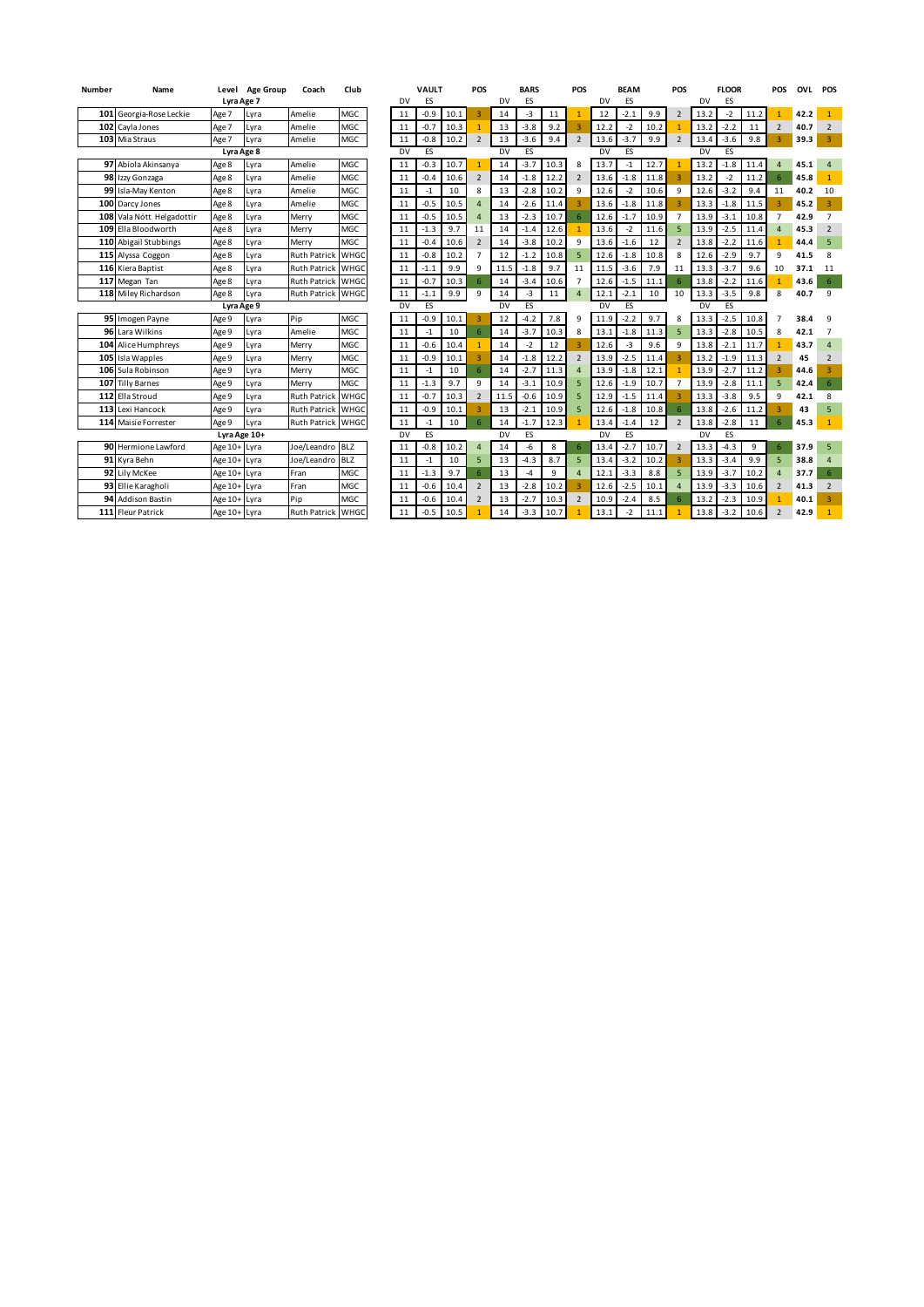| <b>Number</b> | <b>Name</b>                 |             | Club VAULT POS |                | <b>BARS</b> | <b>POS</b>              |      |                | <b>BEAM POS FLOOR POS</b> |                | <b>OVL</b> | <b>POS</b>     |
|---------------|-----------------------------|-------------|----------------|----------------|-------------|-------------------------|------|----------------|---------------------------|----------------|------------|----------------|
|               | Sirius 5/6                  |             |                |                |             |                         |      |                |                           |                |            |                |
| 123           | Sapphire Harrison           | <b>MGC</b>  | 9.4            | $\mathbf{1}$   | 10.3        | $\mathbf{1}$            | 9.7  | 3              | 10.7                      | 3              | 40.1       | $\mathbf{1}$   |
|               | 124 Harper Wilmer           | <b>MGC</b>  | 9              | 3              | 9.3         | $\overline{2}$          | 10   | $\overline{1}$ | 11.2                      | $\overline{2}$ | 39.5       | $\overline{2}$ |
|               | 125 Faith Mist              | <b>MGC</b>  | 9.2            | $\overline{2}$ | 8.9         | 3                       | 9.8  | $\overline{2}$ | 11.4                      | $\mathbf{1}$   | 39.3       | 3              |
|               | Halley 9/10                 |             |                |                |             |                         |      |                |                           |                |            |                |
| 120           | Amelie Pennington           | <b>BLZ</b>  | 9.3            | $\overline{4}$ | 10.8        | $\mathbf{1}$            | 10.1 | 5              | 10.4                      | $\overline{4}$ | 40.6       | $\overline{2}$ |
|               | 121 Tosia Maksym            | <b>BLZ</b>  | 9.7            | $\overline{1}$ | 10.3        | $\overline{2}$          | 11.4 | $\mathbf{1}$   | 10.6                      | 3              | 42         | $\overline{1}$ |
|               | 129 Millie Pescod           | <b>MGC</b>  | 9.6            | 3              | 8.1         | 6                       | 11   | $\overline{2}$ | 9.6                       | 5              | 38.3       | 5              |
|               | 130 Azarleah Jones          | <b>MGC</b>  | 9.3            | $\overline{4}$ | 9.6         | 3                       | 10.4 | $\overline{4}$ | 11.1                      | $\mathbf{1}$   | 40.4       | 3              |
|               | 131 Summer Saxby            | <b>MGC</b>  | 0              | 7              | 0           | 7                       | 0    | $\overline{7}$ | 0                         | $\overline{7}$ | 0          | $\overline{7}$ |
|               | 132 Skye Saxby              | <b>MGC</b>  | 9.7            | $\mathbf{1}$   | 9.5         | 4                       | 9.5  | 6              | 9.6                       | 5              | 38.3       | 6              |
|               | 133 Maddie Turner           | <b>MGC</b>  | 9              | 6              | 8.7         | 5                       | 10.8 | 3              | 10.8                      | $\overline{2}$ | 39.3       | $\overline{4}$ |
| Halley 11+    |                             |             |                |                |             |                         |      |                |                           |                |            |                |
|               | 119 Lacey Ditch-Debbaou BLZ |             | 9.6            | $\overline{4}$ | 9.8         | $\overline{4}$          | 10.2 | 5              | 11.4                      | 5              | 41         | 4              |
| 122           | Chloe Hutton                | <b>MGC</b>  | 10             | $\overline{1}$ | 0           | 7                       | 11.7 | $\overline{2}$ | 11.5                      | $\overline{4}$ | 33.2       | 7              |
|               | 126 Isabel Bodman           | <b>MGC</b>  | 9              | $\overline{7}$ | 8.4         | 6                       | 10.2 | 5              | 9.5                       | $\overline{7}$ | 37.1       | 6              |
| 127           | Caysee Kelleher             | <b>MGC</b>  | 9.3            | 6              | 10.2        | 3                       | 12   | $\mathbf{1}$   | 11.7                      | 3              | 43.2       | 2              |
|               | 128 Seren Hodge             | <b>MGC</b>  | 9.8            | 2              | 9.7         | 5                       | 9.4  | $\overline{7}$ | 11                        | 6              | 39.9       | 5              |
|               | 134 Lauren Spinks           | <b>MGC</b>  | 9.8            | 2              | 11.1        | $\mathbf{1}$            | 11.6 | 3              | 12.2                      | $\mathbf{1}$   | 44.7       | $\mathbf{1}$   |
|               | 135 Hollie Wilson           | <b>MGC</b>  | 9.5            | 5              | 11.1        | $\mathbf{1}$            | 10.5 | $\overline{4}$ | 11.9                      | $\overline{2}$ | 43         | 3              |
|               | Gemini 9-11                 |             |                |                |             |                         |      |                |                           |                |            |                |
| 138           | Lexi Wardle                 | <b>MGC</b>  | 11.2           | $\overline{1}$ | 8.7         | 5                       | 12.3 | $\overline{2}$ | 10.9                      | $\overline{2}$ | 43.1       | 3              |
|               | 139 Alexa Stevens           | <b>MGC</b>  | 10.1           | 3              | 10.9        | $\overline{2}$          | 11.2 | $\overline{4}$ | 11.8                      | $\mathbf{1}$   | 44         | $\overline{2}$ |
|               | 142 Lilly-Maii Skilton      | <b>MGC</b>  | 9.8            | $\overline{4}$ | 10.3        | 3                       | 11.5 | 3              | 10.6                      | $\overline{4}$ | 42.2       | $\overline{4}$ |
|               | 143 Ellie Lappage           | <b>MGC</b>  | 9.1            | 5              | 11.3        | $\overline{1}$          | 10   | 5              | 10.3                      | 5              | 40.7       | 5              |
|               | 144 Lola Wing               | <b>MGC</b>  | 10.5           | $\overline{2}$ | 10.2        | $\overline{4}$          | 12.7 | $\overline{1}$ | 10.8                      | 3              | 44.2       | $\mathbf{1}$   |
|               | <b>Gemini 12/13</b>         |             |                |                |             |                         |      |                |                           |                |            |                |
|               | 136 Eva Hutchcraft          | MGC         | 10             | 3              | 11          | $\overline{\mathbf{r}}$ | 10.2 | 5              | 11.6                      | $\overline{2}$ | 42.8       | $\overline{4}$ |
|               | 137 Lily Fletcher           | <b>MGC</b>  | 10             | 3              | 10.5        | 5                       | 10.7 | 3              | 11.4                      | 3              | 42.6       | 5              |
|               | 140 Scarlet Howard          | <b>MGC</b>  | 11.1           | $\mathbf{1}$   | 11.9        | $\mathbf{1}$            | 13.1 | $\mathbf{1}$   | 9.8                       | 5              | 45.9       | $\mathbf{1}$   |
|               | 146 Scarlett Harrison       | <b>MGC</b>  | 10.6           | $\overline{2}$ | 11.2        | 3                       | 11.2 | $\overline{2}$ | 11.4                      | 3              | 44.4       | $\overline{2}$ |
|               | 147 Melissa Warren          | <b>WHGC</b> | 9.7            | 5              | 11.5        | $\overline{2}$          | 10.5 | $\overline{4}$ | 11.7                      | $\mathbf{1}$   | 43.4       | 3              |
| Cassiopeia 10 |                             |             |                |                |             |                         |      |                |                           |                |            |                |
|               | 141 Sarah Holden            | <b>MGC</b>  | 9.7            | $\overline{2}$ | 10.2        | $\overline{2}$          | 9.2  | $\mathbf{1}$   | 11                        | $\mathbf{1}$   | 40.1       | $\overline{2}$ |
|               | 145 Maya Fraszczak          | <b>MGC</b>  | 10.7           | $\mathbf{1}$   | 10.5        | $\mathbf{1}$            | 9    | $\overline{2}$ | 11                        | $\mathbf{1}$   | 41.2       | $\mathbf{1}$   |